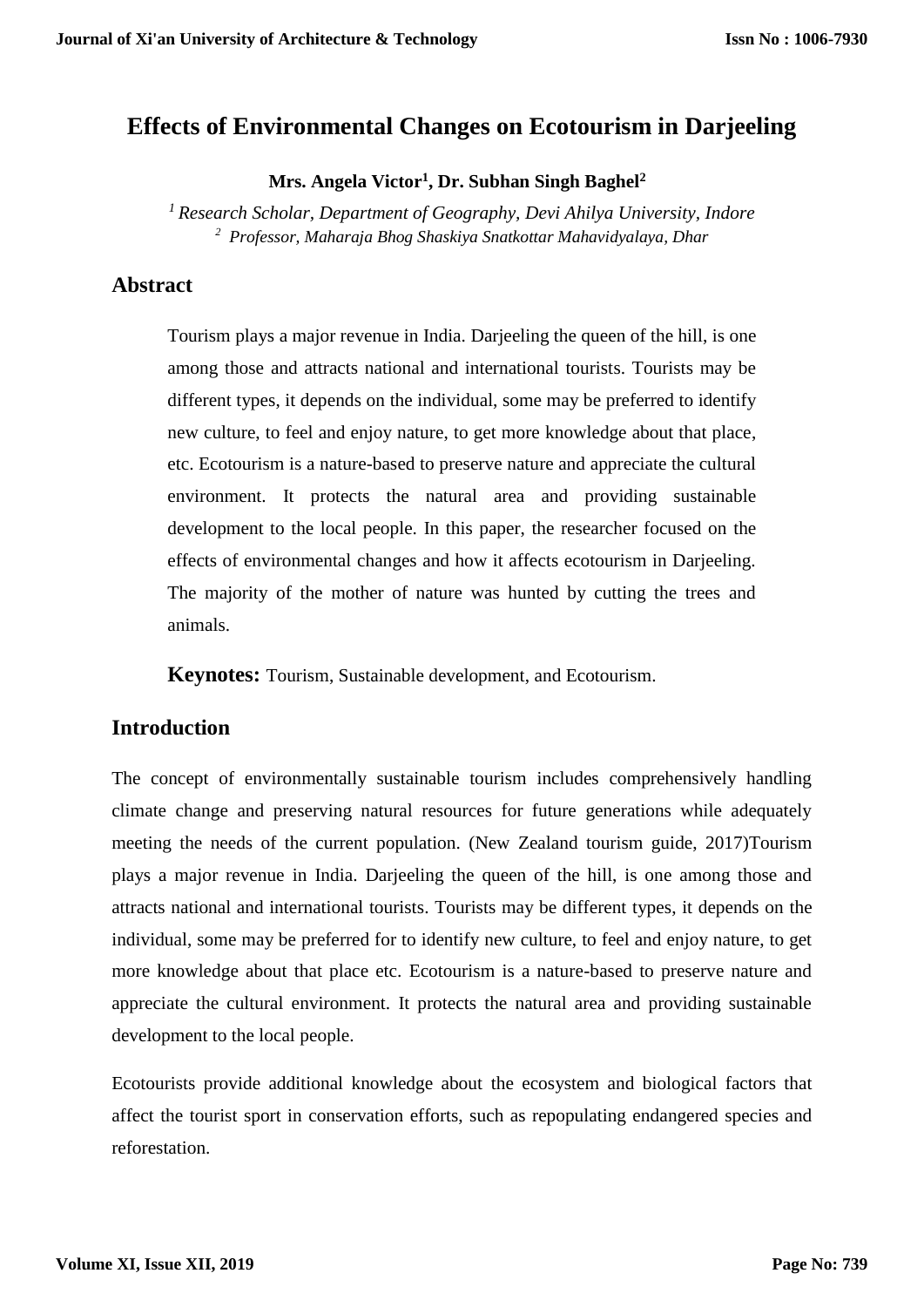# **Research Methodology**

This research design was descriptive. The researcher using a non-probability convenience sampling technique is employed for the selection of 110 samples from the tourist who visited Darjeeling. The collected data is analyzed and interpreted properly. Statistical tools used to analyze the data like a simple percentage, Cross tabulation and chi-square test with the help of the IBM SPSS 20

#### **Table 1: Gender**

| <b>Gender</b> | <b>Frequency</b> | <b>Percent</b> |
|---------------|------------------|----------------|
| Male          | 62               | 56.4           |
| Female        | 48               | 43.6           |
| <b>Total</b>  | 110              | 100.0          |

Inference: The majority of 56.4 percentages of the respondents are male and 43.6 percent of the respondent is female.

#### **Table 2: Age**

| Age          | <b>Frequency</b> | <b>Percent</b> |
|--------------|------------------|----------------|
| Upto 20      | 20               | 18.2           |
| 21 to 40     | 15               | 13.6           |
| 41 to 60     | 24               | 21.8           |
| 61 and above | 51               | 46.4           |
| <b>Total</b> | <b>110</b>       | 100.0          |

**Inference:** The majority of the respondents belong to 61 and above age.

#### **Table 3: Qualification**

| Qualification    | <b>Frequency</b> | <b>Percent</b> |
|------------------|------------------|----------------|
| Less Than 10 Std | 16               | 14.5           |
| <b>HSC</b>       | 23               | 20.9           |
| <b>UG</b>        | 28               | 25.5           |
| PG               | 29               | 26.4           |
| Professional     | 14               | 12.7           |
| <b>Total</b>     | <b>110</b>       | 100.0          |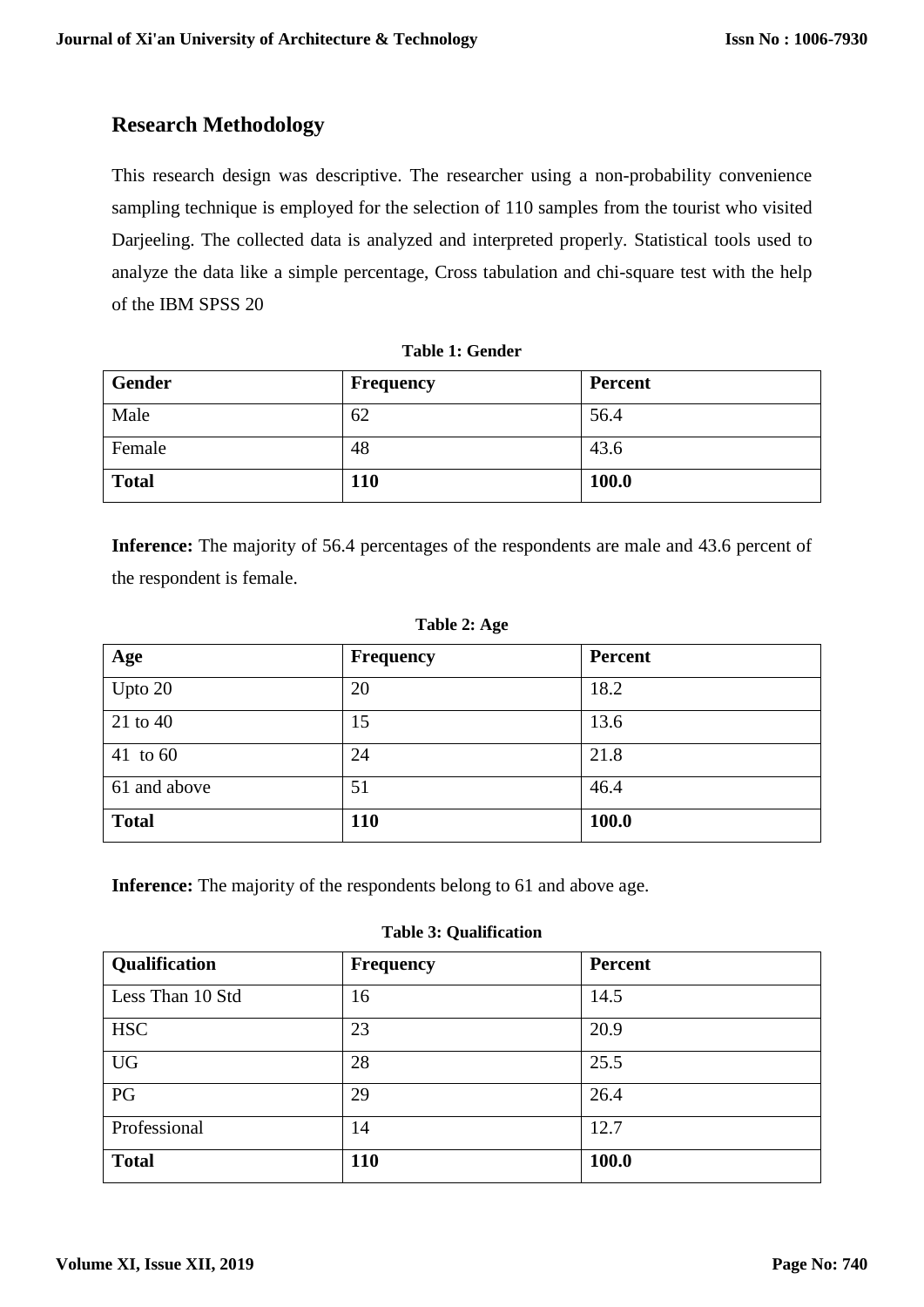**Inference:** The majority of 26.4 percent of the respondents are having post-graduation degrees.

| How many Trips so far you traveled | <b>Frequency</b> | <b>Percent</b> |
|------------------------------------|------------------|----------------|
| $1 - 3$                            | 26               | 23.6           |
| $4 - 6$                            | 33               | 30.0           |
| $7-9$                              | 28               | 25.5           |
| $10+$                              | 23               | 20.9           |
| <b>Total</b>                       | <b>110</b>       | 100.0          |

**Table 4: How many Trips so far you traveled**

**Inference:** The majority of 30 percent of the respondents traveled 4-6 times.

| <b>Awareness towards Ecotourism</b> | Frequency | <b>Percent</b> |
|-------------------------------------|-----------|----------------|
| Yes                                 | 108       | 98.2           |
| N <sub>o</sub>                      |           | 1.8            |
| <b>Total</b>                        | L10       | 100.0          |

**Table 5: Awareness of Ecotourism**

Inference: Majority of the respondents have a clear awareness of ecotourism

|  |             | Table 6: Cross Tabulation between Gender and It minimizes negative impacts on the |
|--|-------------|-----------------------------------------------------------------------------------|
|  | environment |                                                                                   |

| It minimizes negative impacts on the environment<br><b>Cross</b> |               |                  |                   |          |                 |            |              |
|------------------------------------------------------------------|---------------|------------------|-------------------|----------|-----------------|------------|--------------|
| <b>Tabulation</b>                                                |               | <b>Extremely</b> | <b>Moderately</b> | Somewhat | <b>Slightly</b> | Not at all | <b>Total</b> |
|                                                                  |               | familiar.        | familiar.         | familiar | familiar        | familiar   |              |
| <b>Gender</b>                                                    | <b>Male</b>   | 18               | 20                | 15       | 8               |            | 62           |
|                                                                  | <b>Female</b> | 21               | 23                | 4        |                 |            | 48           |
| <b>Total</b>                                                     |               | 39               | 43                | 19       | 8               |            | <b>110</b>   |

**Inference:** The majority of the female respondents have Moderately familiar with negative impacts on the environment.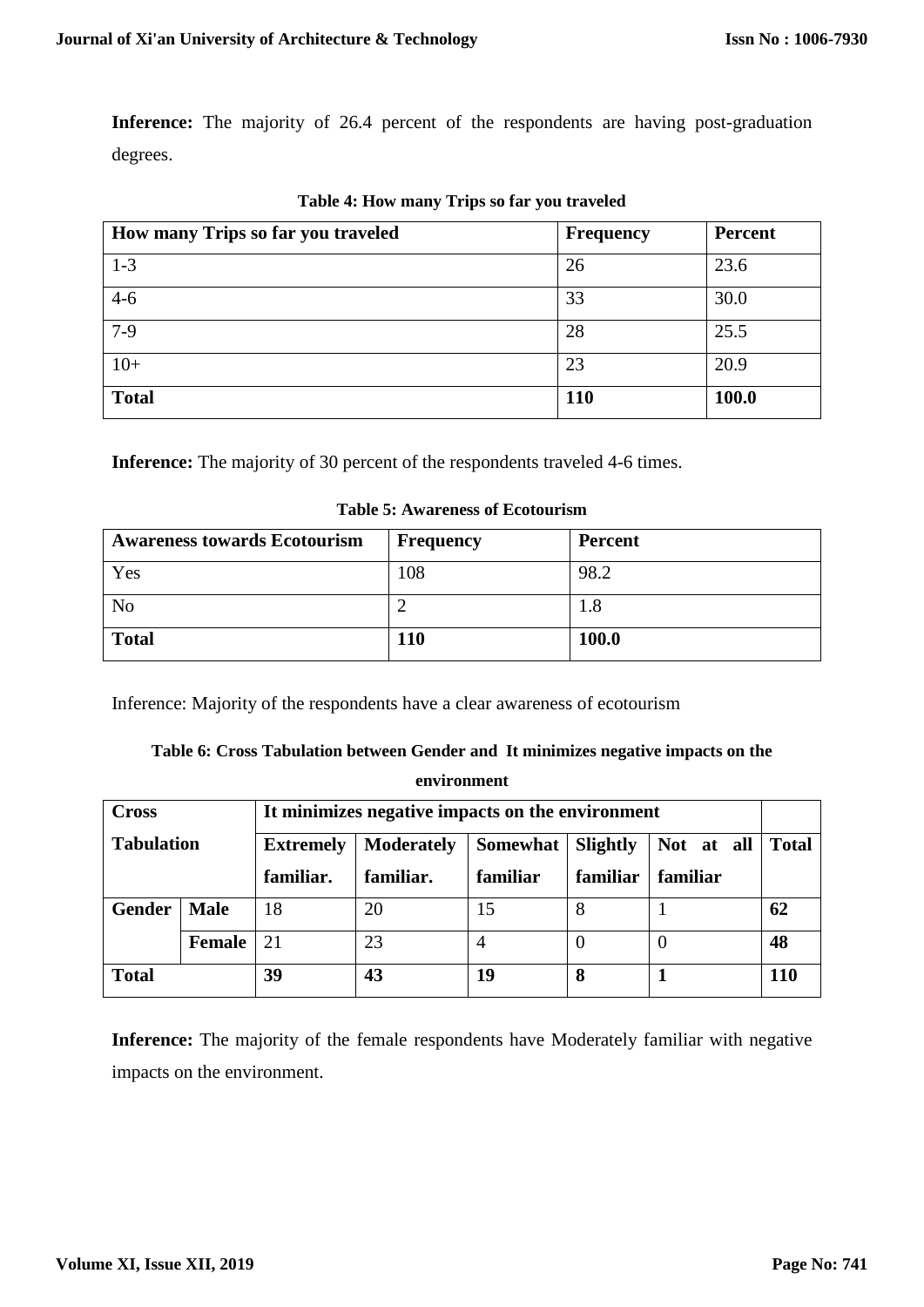### **Hypothesis**

Ho1: **There is no association between gender and It minimizes negative impacts on the environment**

Hoa: **There is an association between gender and It minimizes negative impacts on the environment**

|                  | Table 7: Association between gender and It minimizes negative impacts on the environment |
|------------------|------------------------------------------------------------------------------------------|
| Chi-Sauare Tests |                                                                                          |

| $\sim$ $\sim$ $\sim$ $\sim$ $\sim$ $\sim$ $\sim$ $\sim$ |                  |                |                       |
|---------------------------------------------------------|------------------|----------------|-----------------------|
|                                                         | <b>Value</b>     | df             | Asymp. Sig. (2-sided) |
| Pearson Chi-Square                                      | $14.258^{\rm a}$ | $\overline{4}$ | .007                  |
| Likelihood Ratio                                        | 17.913           | 4              | .001                  |
| Linear-by-Linear Association                            | 11.166           |                | .001                  |
| N of Valid Cases                                        | 110              |                |                       |

a. 4 cells (40.0%) have expected count less than 5. The minimum expected count is .44.

**Inference:** From the above table.7 shows that the chi-square test at a 5% level of significance p-value is less than 0.05. So, the null hypothesis is rejected. Hence, there is a significant difference between Gendersand It minimizes negative impacts on the environment of the respondents with respect to eco-tourism.

|        |        | It encourages the sustainable use of natural resources |                                                                                       |          |          |          |     |  |
|--------|--------|--------------------------------------------------------|---------------------------------------------------------------------------------------|----------|----------|----------|-----|--|
|        |        | <b>Extremely</b>                                       | <b>Moderately</b><br><b>Somewhat</b><br><b>Slightly</b><br>Not at all<br><b>Total</b> |          |          |          |     |  |
|        |        | familiar.                                              | familiar.                                                                             | familiar | familiar | familiar |     |  |
| Gender | Male   | 21                                                     | 30                                                                                    |          |          |          | 62  |  |
|        | Female | 11                                                     | 33                                                                                    | ↑        |          | $\theta$ | 48  |  |
| Total  |        | 32                                                     | 63                                                                                    | 9        |          |          | 110 |  |

**Table 8: Cross Tabulation between Gender and sustainable use of natural resources**

Inference: The majority of the respondents have Moderately familiar with the sustainable use of natural resources.

### **Hypothesis**

Ho2: **There is no association between gender and sustainable use of natural resources**

Hob: **There is an association between gender and sustainable use of natural resources**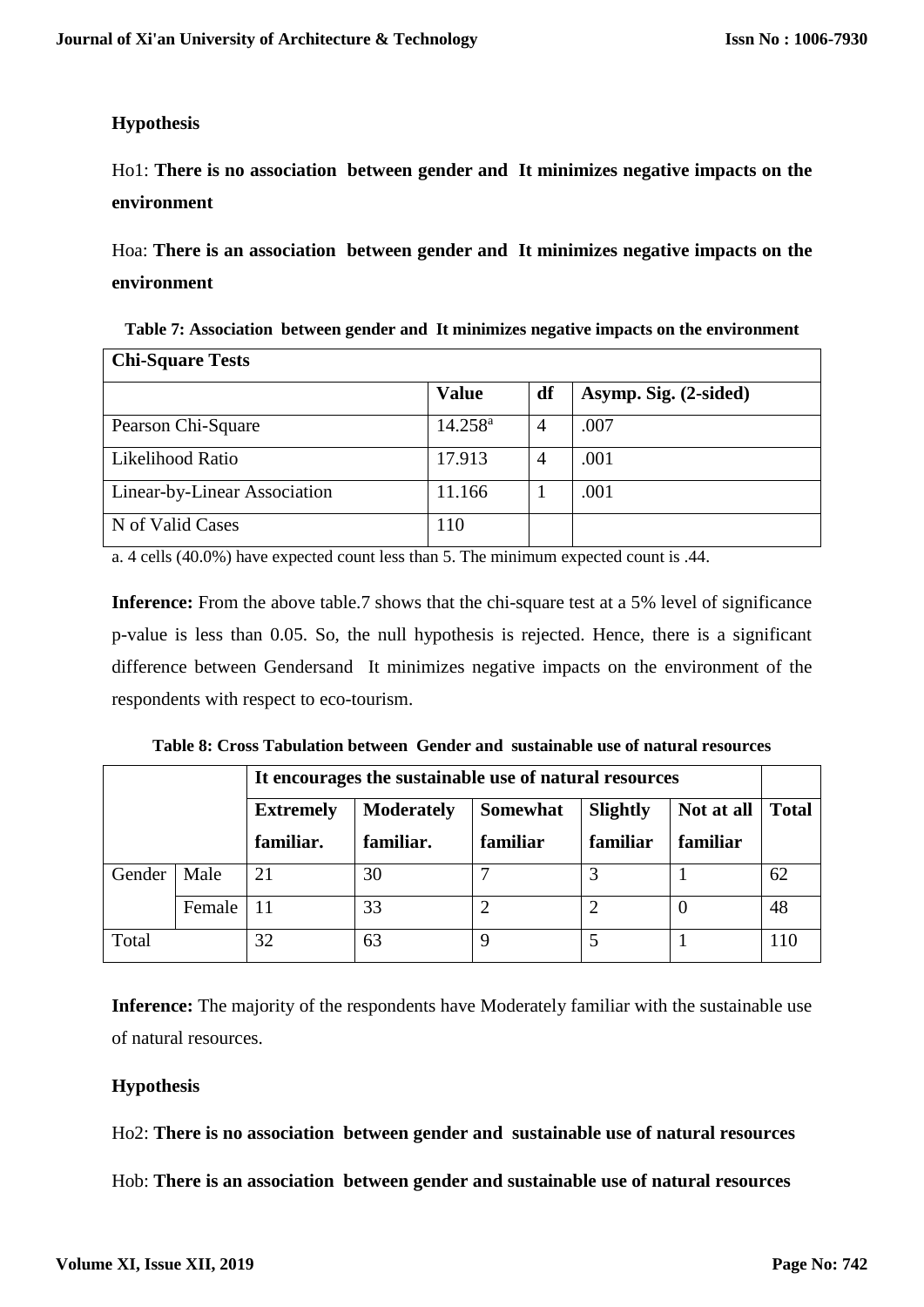| <b>Chi-Square Tests</b>      |                 |    |                       |  |  |  |
|------------------------------|-----------------|----|-----------------------|--|--|--|
|                              | Value           | df | Asymp. Sig. (2-sided) |  |  |  |
| Pearson Chi-Square           | $5.554^{\rm a}$ | 4  | .235                  |  |  |  |
| Likelihood Ratio             | 6.064           | 4  | .194                  |  |  |  |
| Linear-by-Linear Association | .024            |    | .878                  |  |  |  |
| N of Valid Cases             | 110             |    |                       |  |  |  |

**Table 9: Association between gender and sustainable use of natural resources**

a. 5 cells (50.0%) have expected count less than 5. The minimum expected count is .44.

Inference: From the above tabl.9 shows that the chi-square test at a 5% level of significance p-value is more than 0.05. So, the null hypothesis is accepted. Hence, there is no significant difference between Genders and sustainable use of natural resources of the respondents with respect to eco-tourism.

**Table 10: Cross-tabulation between Gender and conservation of nature**

|                  |        | It contributes to the conservation of nature |                   |                 |                 |               |              |
|------------------|--------|----------------------------------------------|-------------------|-----------------|-----------------|---------------|--------------|
| <b>Extremely</b> |        |                                              | <b>Moderately</b> | <b>Somewhat</b> | <b>Slightly</b> | Not at all    | <b>Total</b> |
|                  |        | familiar.                                    | familiar.         | familiar        | familiar        | familiar      |              |
| Gender           | Male   | 6                                            | 40                | 11              |                 |               | 62           |
|                  | Female | 17                                           | 25                |                 |                 |               | 48           |
| Total            |        | 23                                           | 65                | 16              |                 | $\mathcal{P}$ | 110          |

**Inference:** The majority of the respondents have Moderately familiar with the conservation of nature.

### **Hypothesis**

Ho3: **There is no association between gender and sustainable use of natural resources**

Hoc: **There is an association between gender and sustainable use of natural resources**

| <b>Chi-Square Tests</b> |                  |    |                       |  |
|-------------------------|------------------|----|-----------------------|--|
|                         | <b>Value</b>     | df | Asymp. Sig. (2-sided) |  |
| Pearson Chi-Square      | $12.391^{\rm a}$ |    | .015                  |  |
| Likelihood Ratio        | 13.314           |    | .010                  |  |

**Table 11: Association between Gender and conservation of nature**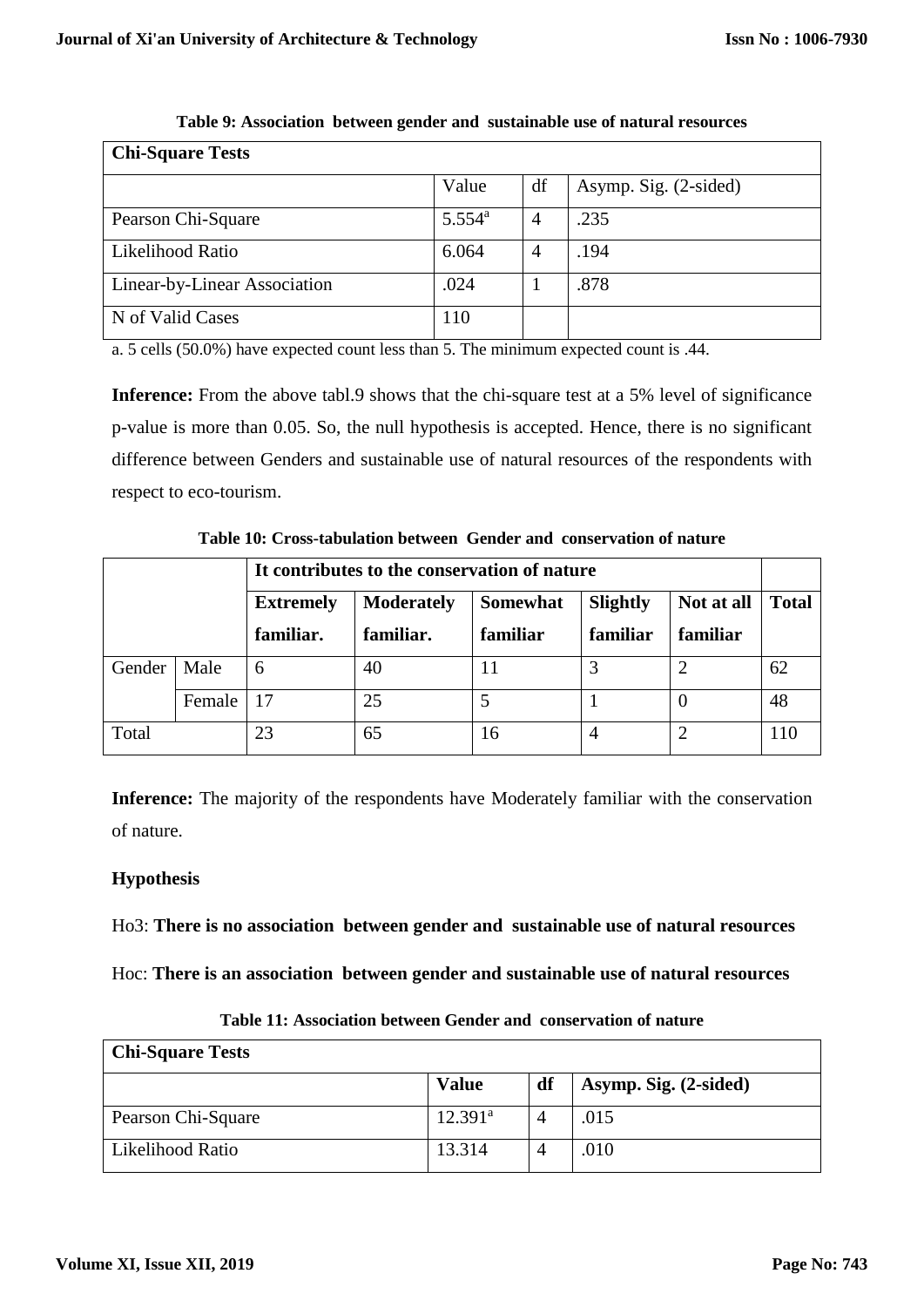| Linear-by-Linear Association | 9.463 | .002 |
|------------------------------|-------|------|
| N of Valid Cases             |       |      |

a. 4 cells (40.0%) have expected count less than 5. The minimum expected count is .87.

**Inference:** From the above table.11 shows that the chi-square test at a 5% level of significance p-value is less than 0.05. So, the null hypothesis is rejected. Hence, there is a significant difference between Genders and conservation of nature with respect to ecotourism.

# **Conclusion**

This research paper is clearly shown that the majority of the respondents had clear awareness towards an ecosystem in Darjeeling it means hunting poaching, grazing of animals and other activities are well known to the respondents. The larger number of respondents are interested to hear about environmental issues and eco-friendly, This research concluded that there is a significant difference between Genders and negative impacts on the environment, conservation of nature with respect to eco-tourism.

### **References**

- 1. Barna, C., Epure, M. and Vasilescu, R., 2011: Ecotourism-conservation of the natural and cultural heritage. In: Review of Applied Socio-Economic Research, Vol. 1 (1), Pro Global Science Association, pp. 87- 96. http://reaser.eu/RePec/rse/wpaper/9.pdf, DoA: 19 May 2014.
- 2. Bhutia, S (2013), Growth & Development of Tourism Sector in West Bengal: Issues & Concerns, American International Journal of Research in Humanities, Arts and Social Sciences, 4 (1), pp. 239-246.
- 3. Das, Minakshi. (2011): Darjeeling Hill Economy, Anil Bhuimali, Abhijeet Publication, Delhi, pp 74-77.
- 4. Gössling, S. et al. 2012. "Tourism and water use: Supply, demand, and security, an international review", Tourism Management, 33: 1-15.
- 5. Green, R., 2005: Community perceptions of environmental and social change and tourism development on the island of Koh Samui, Thailand. In: Journal of Environmental Psychology, Vol. 25 (1), pp. 37-56.
- 6. New Zealand Tourism Guide, 2017. Environmental Sustainability. URL: http://www. tourism.net.nz/community/environmental-sustainability. Accessed: 08 September 2017.